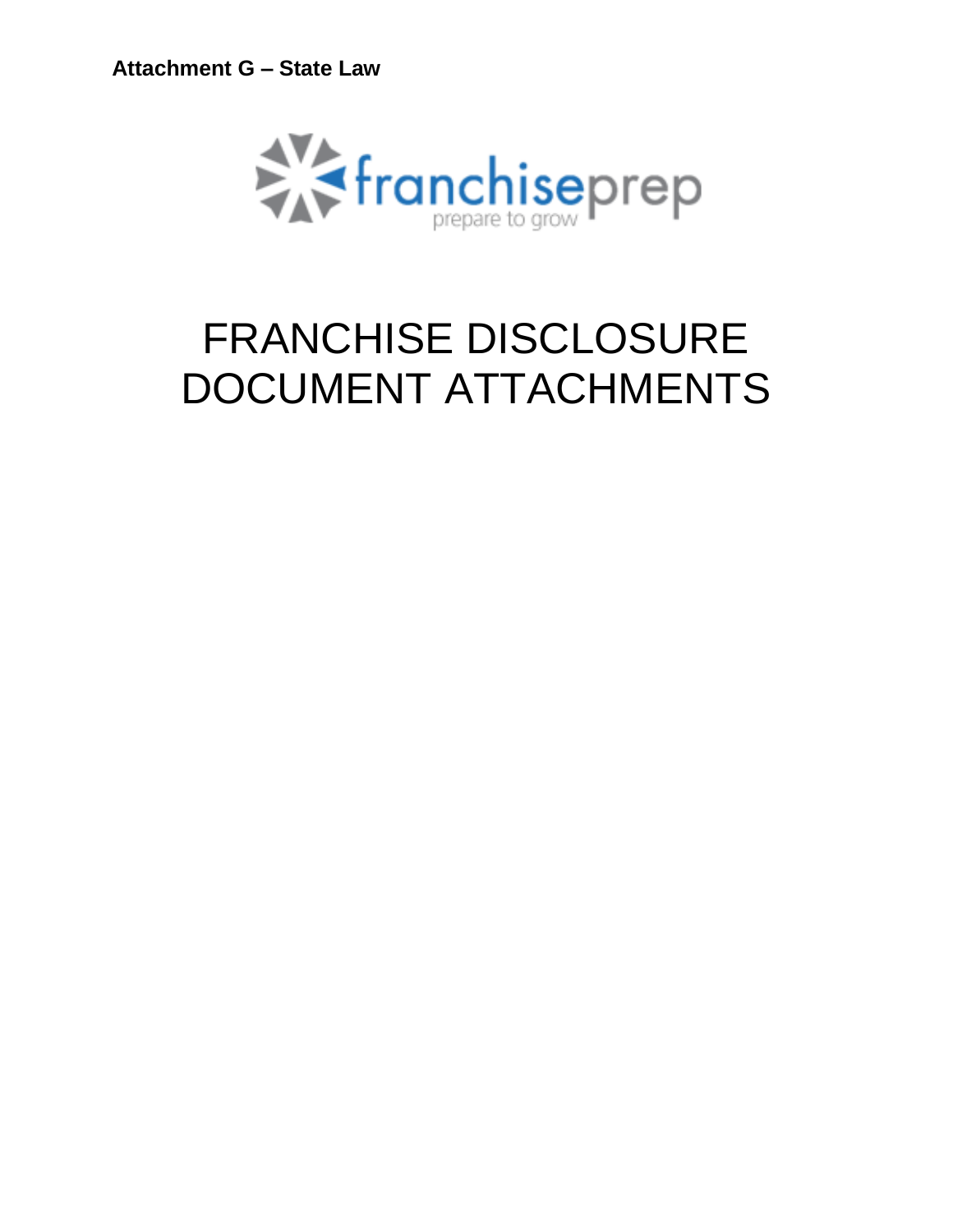# **Addendum for State-Specific Requirements**

#### **General**

These states have statutes which may supersede the franchise agreement in your relationship with Us including the areas of termination and renewal of your franchise: ARKANSAS [Stat. Section 70-807], CALIFORNIA [Bus. & Prof. Code Sections 20000-20043], CONNECTICUT [Gen. Stat. Section 42-133e *et seq.*], DELAWARE [Code, Tit. 6, Chap. 25, Section 2551 et seq.], HAWAII [Rev. Stat. Section 482E-1], ILLINOIS [ILCS 705/1-44], INDIANA [Stat. Section 23-2-2.7], IOWA [Code Sections 523H.1 – 523H.17], MICHIGAN [Stat. Section 19.854(27)], MINNESOTA [Stat. Section 80C.14], MISSISSIPPI [Code Section 75-24-51], MISSOURI [Stat. Section 407.400], NEBRASKA [Rev. Stat. Section 87-401], NEW JERSEY [Stat. Section 56:10-1], SOUTH DAKOTA [Codified Laws Section 37-5A-51], VIRGINIA [Code 13.1-557-574-13.1-564], WASHINGTON [Code Section 19.100.180], WISCONSIN [Stat. Section 135.03]. These and other states may have court decisions that may supersede the franchise agreement in your relationship with Us including the areas of termination and renewal of your franchise.

Some states have statutes that limit Our ability to restrict your activity after the franchise agreement has ended. Other states have court decisions limiting Our ability to restrict your activity after the franchise agreement has ended.

A provision in the franchise agreement that terminates the franchise upon your bankruptcy may not be enforceable under Title 11, United States Code.

#### **California Addendum**

#### **(Applies only to California franchisees)**

California Business and Professions Code Sections 20000 through 20043 provide rights to the franchisee concerning termination and non-renewal of a franchise. If the Franchise Agreement contains a provision that is inconsistent with the law, the law will control.

SECTION 31125 OF THE CALIFORNIA CORPORATIONS CODE REQUIRES US TO GIVE YOU A DISCLOSURE DOCUMENT APPROVED BY THE COMMISSIONER, BEFORE WE ASK YOU TO CONSIDER A MATERIAL MODIFICATION OF YOUR FRANCHISE AGREEMENT. THE CALIFORNIA FRANCHISE INVESTMENT LAW REQUIRES THAT A COPY OF ALL PROPOSED AGREEMENTS RELATING TO THE SALE OF THE FRANCHISE BE DELIVERED TOGETHER WITH THE FRANCHISE DISCLOSURE DOCUMENT.

Neither We nor any person identified in Item 2 is subject to any currently effective order of any national securities association or national securities exchange, as defined in the Securities Exchange Act of 1934, 15 U.S.C.A. 78a et. seq., suspending or expelling the persons from membership in that association or exchange.

YOU MUST SIGN A GENERAL RELEASE OF CLAIMS IF YOU TRANSFER YOUR FRANCHISE. CALIFORNIA CORPORATIONS CODE §31512 VOIDS A WAIVER BY THE PERSON ACQUIRING A FRANCHISE OF CERTAIN RIGHTS UNDER THE FRANCHISE INVESTMENT LAW (CALIFORNIA CORPORATIONS CODE §§31000 THROUGH 31516). BUSINESS AND PROFESSIONS CODE §20010 VOIDS A WAIVER OF CERTAIN RIGHTS UNDER THE FRANCHISE RELATIONS ACT (BUSINESS AND PROFESSIONS CODE §§20000 THROUGH 20043).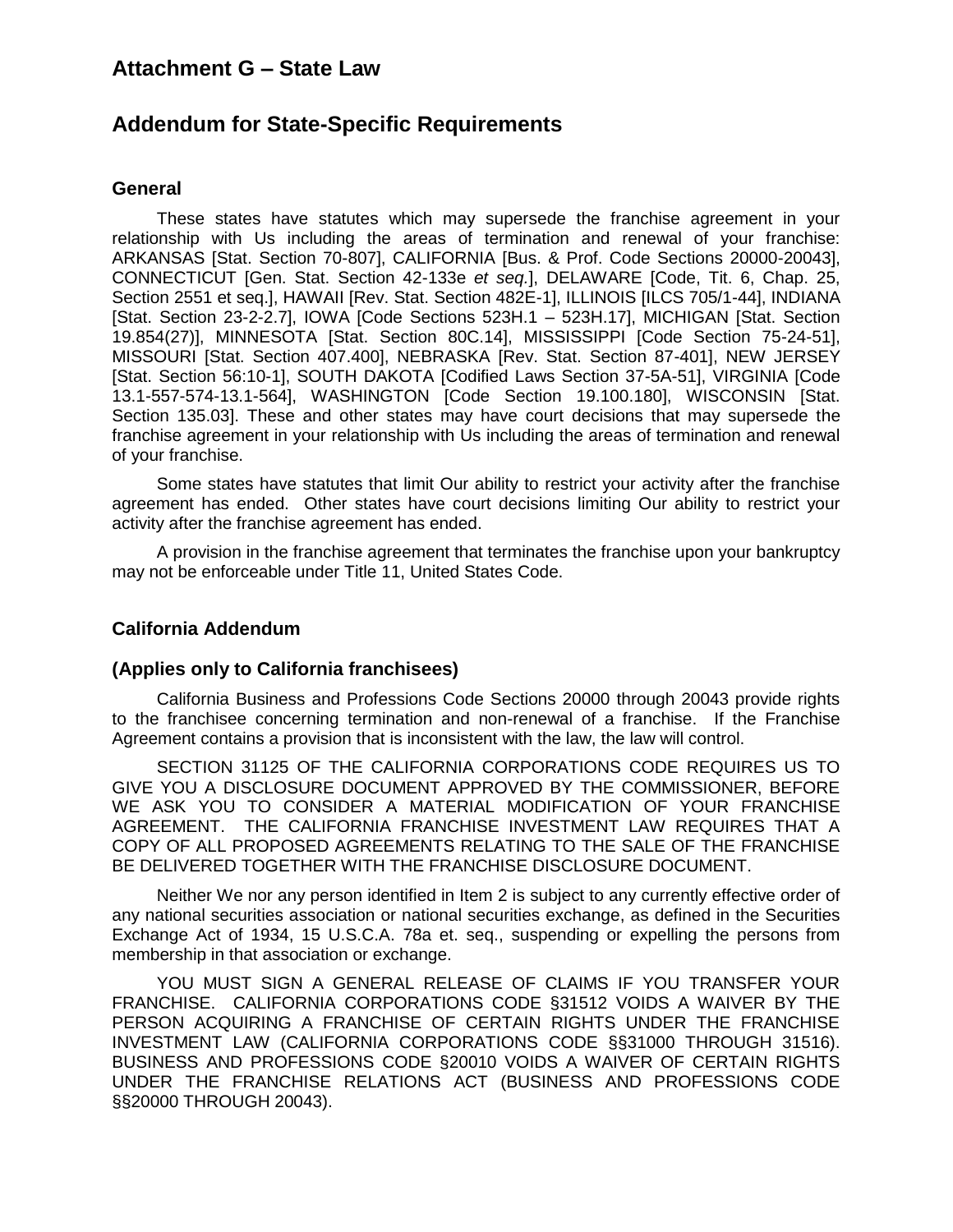The franchise agreement provides for termination upon bankruptcy. This provision may not be enforceable under federal bankruptcy law (11 U.S.C.A. Sec. 101 et. seq.)

The franchise agreement contains a covenant not to compete that extends beyond the termination of the franchise. This provision may not be enforceable under California law.

The franchise contains a liquidated damages clause. Under California Civil Code Section 1671, certain liquidated damages clauses are unenforceable.

You must resolve disputes through binding arbitration. The arbitration will occur at Wayne, New Jersey, USA, with the costs of arbitration being borne equally by the parties. Each party will bear its own expenses, including attorney's fees. Prospective franchisees are encouraged to consult private legal counsel to determine the applicability of California and federal laws (such as Business and Professions Code Section 20040.5, Code of Civil Procedure Section 1281, and the Federal Arbitration Act) to any provisions of a franchise agreement restricting venue to a forum outside the State of California.

The Antitrust Law Section of the Office of the California Attorney General views maximum price agreements as per se violations of the Cartwright Act. As long as this represents the law of the State of California, We will not interpret the Franchise Agreement as permitting or requiring maximum price limits.

If your Licensed Business will be in California, You will not pay your Initial Fee to Us until your business is open and we have completed all of Our material pre-opening obligations to you. Item 5 of the Franchise Disclosure Document and Article 2 of the Franchise Agreement are amended accordingly. Please review Item 11 for our pre-opening obligations. You must have your bank verify that you have sufficient funds available at the time We sign the Agreement. The only condition on your obligation to pay the Initial Fee is that We must complete all of Our material pre-opening obligations to you.

#### **Hawaii Addendum**

#### **(Applies only to Hawaii franchisees)**

If your Licensed Business will be in Hawaii, You will not pay your Initial Fee to Us until your business is open and we have completed all of Our material pre-opening obligations to you. Item 5 of the Franchise Disclosure Document and Article 2 of the Franchise Agreement are amended accordingly. Please review Item 11 for our pre-opening obligations. You must have your bank verify that you have sufficient funds available at the time We sign the Agreement. The only condition on your obligation to pay the Initial Fee is that We must complete all of Our material pre-opening obligations to you.

#### **Illinois Addendum**

#### **(Applies only to Illinois franchisees)**

The receipt and the Franchise Agreement are both amended to provide that We must provide the Franchise Disclosure Document to You at least fourteen calendar days before You sign any binding contract or give us any money.

The Illinois Franchise Disclosure Act, Section 4, prohibits any agreement that specifies jurisdiction or venue of any lawsuit in a place outside of the state of Illinois. The Act does permit agreements to require you to arbitrate outside the state of Illinois. The Act prohibits choice of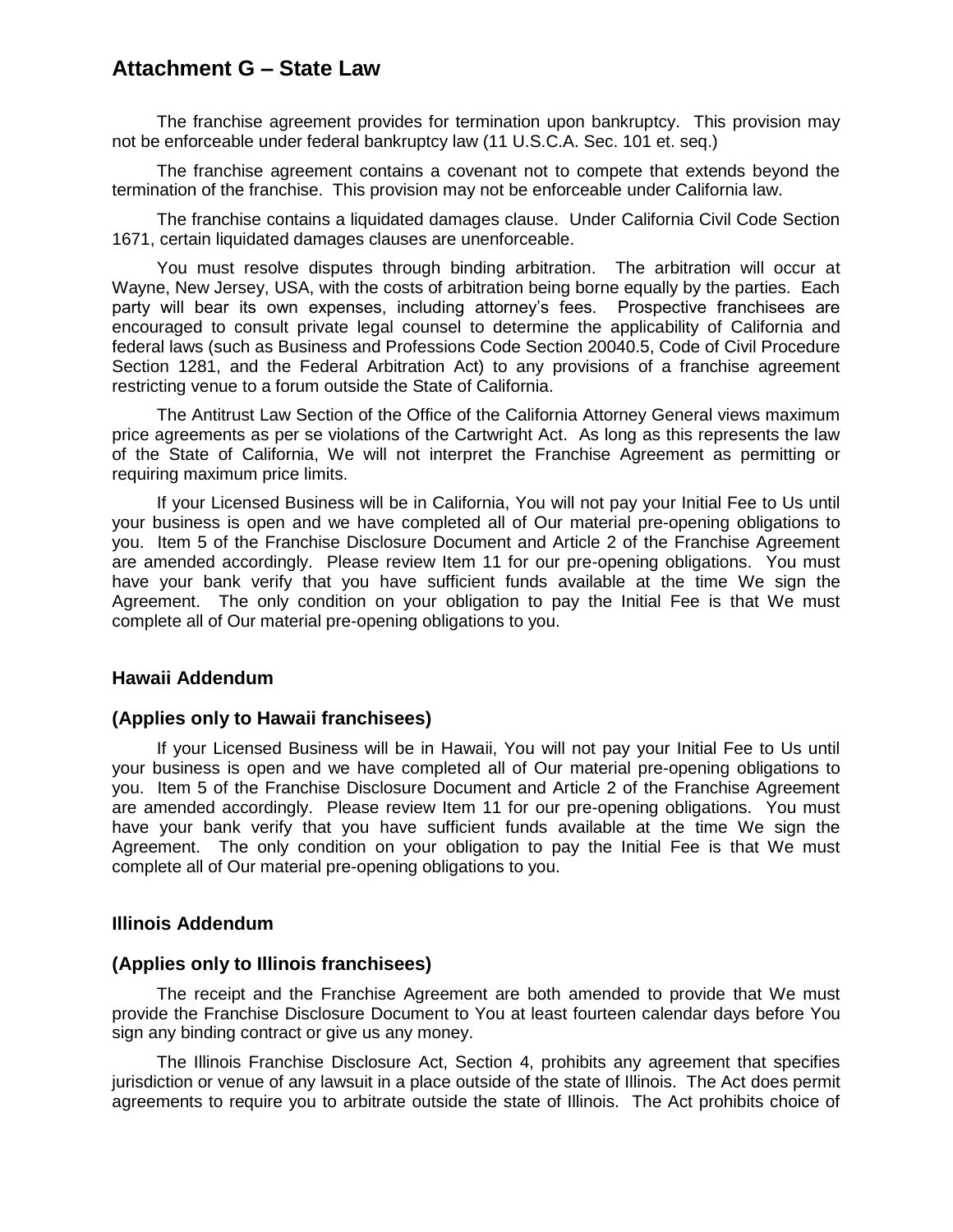law provisions that would require the application of any laws except the laws of the state of Illinois (Section 41). You cannot waive any of your rights given to you by the Illinois Franchise Disclosure Act (Section 41). You may have other rights under the Illinois Franchise Disclosure Act or other laws of the state of Illinois. To the extent that the Franchise Agreement is inconsistent with Illinois law, the inconsistent terms of the Franchise Agreement will not be enforced and the terms of the applicable Illinois law shall apply.

### **Indiana Addendum**

#### **(Applies only to Indiana franchisees)**

Indiana law prohibits requiring you to prospectively agree to a release or waiver which purports to relieve any person from liability imposed by the Indiana Franchise Practices Act (IC 23-2-2.7(5)). The Franchise Agreement shall be deemed amended to the extent necessary to comply with IC 23-2-2.7(5).

Indiana law limits the parties agreement to resolve disputes in any jurisdiction outside of Indiana (IC 23-2-2.7(10). Subject to the Federal Arbitration Act, the Franchise Agreement shall be deemed amended and the forum for any court proceedings shall be in Indiana.

#### **Maryland Addendum**

#### **(Applies only to Maryland franchisees)**

The Maryland Franchise Registration and Disclosure Law, COMAR 02.02.08.16L, provides that, as a condition of the sale of a franchise, We may not require you to agree to a release, assignment, novation, waiver, or estoppel that would relieve a person from liability under the Franchise Registration and Disclosure Law. Item 17 of the Franchise Disclosure Document is amended by adding: any general release required as a condition of sale and/or assignment/transfer shall not apply to any liability under the Maryland Franchise Registration and Disclosure Law.

The Franchise Agreement and Franchise Disclosure Document shall be deemed amended so that no release, assignment, novation, waiver or estoppel is required if it would violate the Maryland Franchise Registration and Disclosure Law. Nothing in the franchise agreement, including any acknowledgments or representations, shall be deemed a release or waiver of any right or obligation under the Maryland Franchise Registration and Disclosure Law.

Item 17 of the Franchise Disclosure Document is amended by adding the following: The provision in the Franchise Agreement that provides for termination upon bankruptcy of the franchisee may not be enforceable under federal bankruptcy law (11 U.S.C. Section 101, et. seq.).

If you are a resident of Maryland or your Licensed Business will be in Maryland, You will not pay your Initial Fee or any other money to Us until your business is open and we have completed all of Our material pre-opening obligations to you. Item 5 of the Franchise Disclosure Document and Article 2 of the Franchise Agreement are amended accordingly. Please review Item 11 for our pre-opening obligations. You must have your bank verify that you have sufficient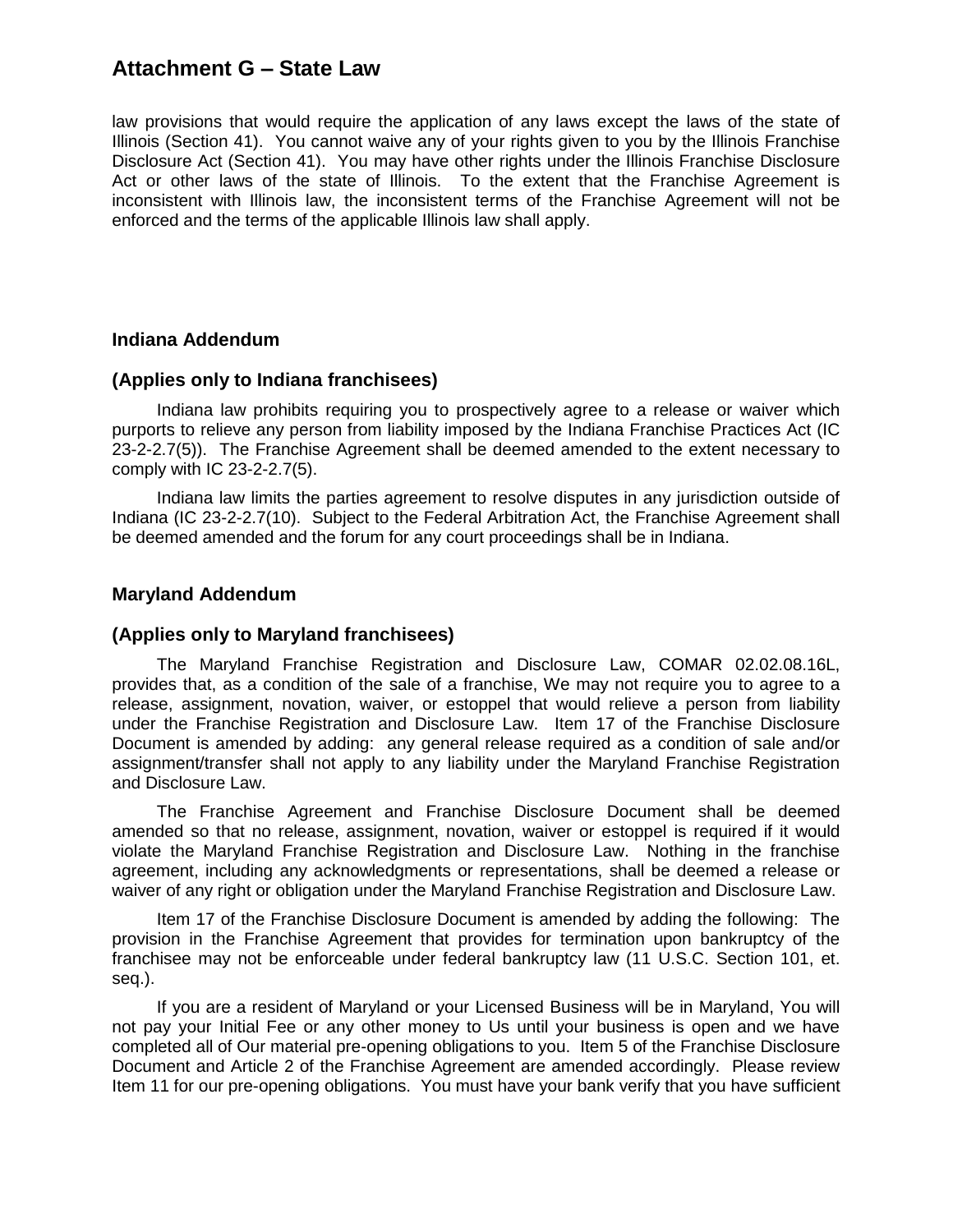funds available at the time We sign the Agreement. The only condition on your obligation to pay the Initial Fee is that We must complete all of Our material pre-opening obligations to you.

Item 17 of the Franchise Disclosure Document and Article 19 of the Franchise Agreement are amended by adding: any claims arising under the Maryland Franchise Registration and Disclosure Law must be brought within 3 years after the grant of the franchise.

Article 19 of the Franchise Agreement is amended to provide as follows: Any lawsuit permitted under this Article shall be brought in the federal or state courts located in the State of Maryland. Item 17 is hereby amended by adding the identical language in the "summary" column of line v.

#### **Minnesota Addendum**

#### **(Applies only to Minnesota franchisees)**

Minn. Stat. §80C.21 and Minn. Rule 2860.4400J prohibit us from requiring litigation to be conducted outside Minnesota. In addition, nothing in the Franchise Disclosure Document or agreement can abrogate or reduce any of your rights as provided for in Minnesota Statutes, Chapter 80C, or your rights to any procedure, forum, or remedies provided for by the laws of the jurisdiction.

With respect to franchises governed by Minnesota law, the franchisor will comply with Minn. Stat. §80C.214, Subds. 3, 4, and 5 which require, except in certain specified cases, that We give you 90 days notice of termination (with 60 days to cure) and 180 days notice of nonrenewal of the franchise agreement.

We will protect your right to use the trademarks, service marks, trade names, logotypes or other commercial symbols or indemnify you from any loss, costs or expenses arising out of any claim, suit or demand regarding the use of the name, to the extent required by Minn. Stat. §80C.12, Subd. 1(g).

To the extent governed by Minn. Rule 2860.4400J, you shall not be deemed to have waived any rights under Minnesota law. You shall not be deemed to have consented to Us obtaining injunctive relief, although We may seek injunctive relief. A Court or the arbitrators shall determine whether to require a bond as a condition of injunctive relief.

If your Licensed Business will be in Minnesota, You will not pay your Initial Fee to Us until your business is open and we have completed all of Our material pre-opening obligations to you. Item 5 of the Franchise Disclosure Document and Article 2 of the Franchise Agreement are amended accordingly. Please review Item 11 for our pre-opening obligations. You must have your bank verify that you have sufficient funds available at the time We sign the Agreement. The only condition on your obligation to pay the Initial Fee is that We must complete all of Our material pre-opening obligations to you.

#### **New York Addendum**

#### **(Applies only to New York franchisees)**

Item 3 is amended to read as follows:

Neither We nor any person identified in Item 2 above have any administrative, criminal or material civil action (or a significant number of civil actions irrespective of materiality) pending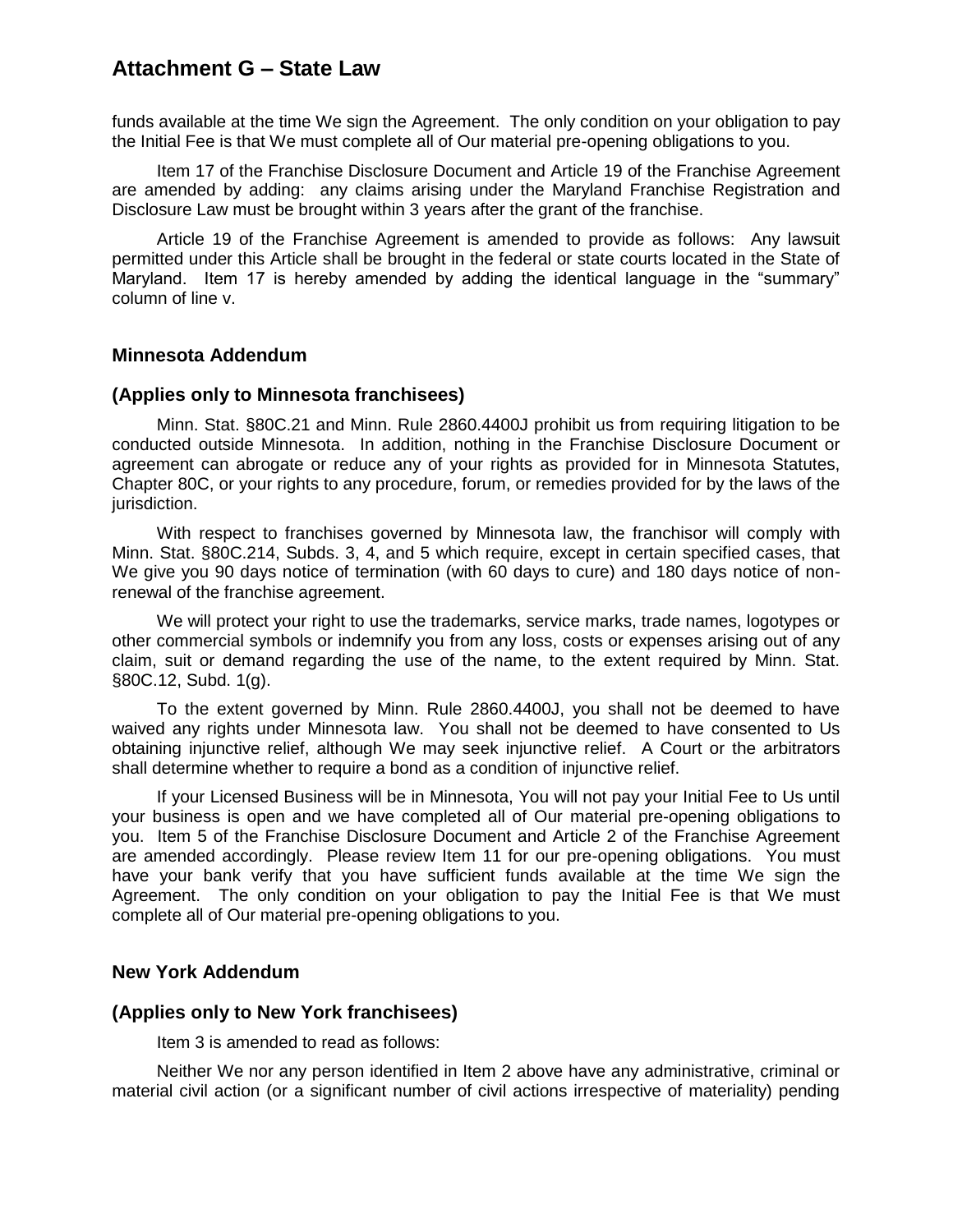against us alleging a violation of any franchise law, antitrust or securities law, fraud, embezzlement, fraudulent conversion, restraint of trade, unfair or deceptive practices, misappropriation of property or comparable allegations.

Neither We nor any person identified in Item 2 above have been convicted of a felony or pleaded *nolo contendere* to any felony charge or during the 10 year period immediately preceding the date of this Franchise Disclosure Document, been convicted of or pleaded nolo contendere to a misdemeanor charge been held liable in any other civil action by final judgment or been the subject of any other material complaint or other legal proceeding where such felony, misdemeanor civil action, complaint or other legal proceeding involved violation of any franchise law, antifraud or securities law, fraud, embezzlement, fraudulent conversion, restraint of trade, unfair or deceptive practices, misappropriation of property or comparable allegations.

Neither We nor any person identified in Item 2 above is subject to any currently effective injunctive or restrictive order or decree relating to the franchise or under any federal, state or Canadian franchise, securities, antitrust, trade regulation or trade practice law as a result of a concluded or pending action or proceeding brought by a public agency, or is subject to any currently effective order of any national securities association or national securities exchange as defined by the Securities and Exchange Act of 1934, suspending or expelling such person from membership in such association or exchange, or is subject to a currently effective injunctive or restrictive order relating to any other business activity as a result of an action brought by a public agency or department.

Item 4 is amended to read as follows:

During the 10 year period immediately preceding the date of the Franchise Disclosure Document neither We nor any predecessor, affiliate, current officer or general partner of Us has been the subject of a bankruptcy proceeding, been adjudged bankrupt or reorganized due to insolvency or been a principal officer of a company or a general partner of a partnership at or within one year of the time that such company or partnership became the subject of a bankruptcy proceeding or was adjudged bankrupt or reorganized due to insolvency or is subject to any such pending bankruptcy or reorganization proceeding.

Item 5 is amended by adding the following: We will use the Initial Fee for the purposes of covering the costs of selling the franchise and other franchises, for your initial training, for general overhead and for profit.

Item 12 is amended by adding the following: Although We will consider many factors in determining the boundaries of your Marketing Area, it will contain a population of not less than 25,000 people.

Item 17 is amended by changing the caption and preliminary statement to read as follows:

Item 17: RENEWAL, TERMINATION, TRANSFER AND DISPUTE RESOLUTION

THIS TABLE LISTS CERTAIN IMPORTANT PROVISIONS OF THE FRANCHISE AND RELATED AGREEMENTS PERTAINING TO RENEWAL, TERMINATION, TRANSFER AND DISPUTE RESOLUTION. YOU SHOULD READ THESE PROVISIONS IN THE AGREEMENTS ATTACHED TO THIS FRANCHISE DISCLOSURE DOCUMENT.

Item 17 D is amended by adding the following: You may terminate the agreement on any grounds available by law.

Item 17 J is amended by adding the following: We will only assign to an assignee who in Our good faith judgment is willing and able to assume Our obligations.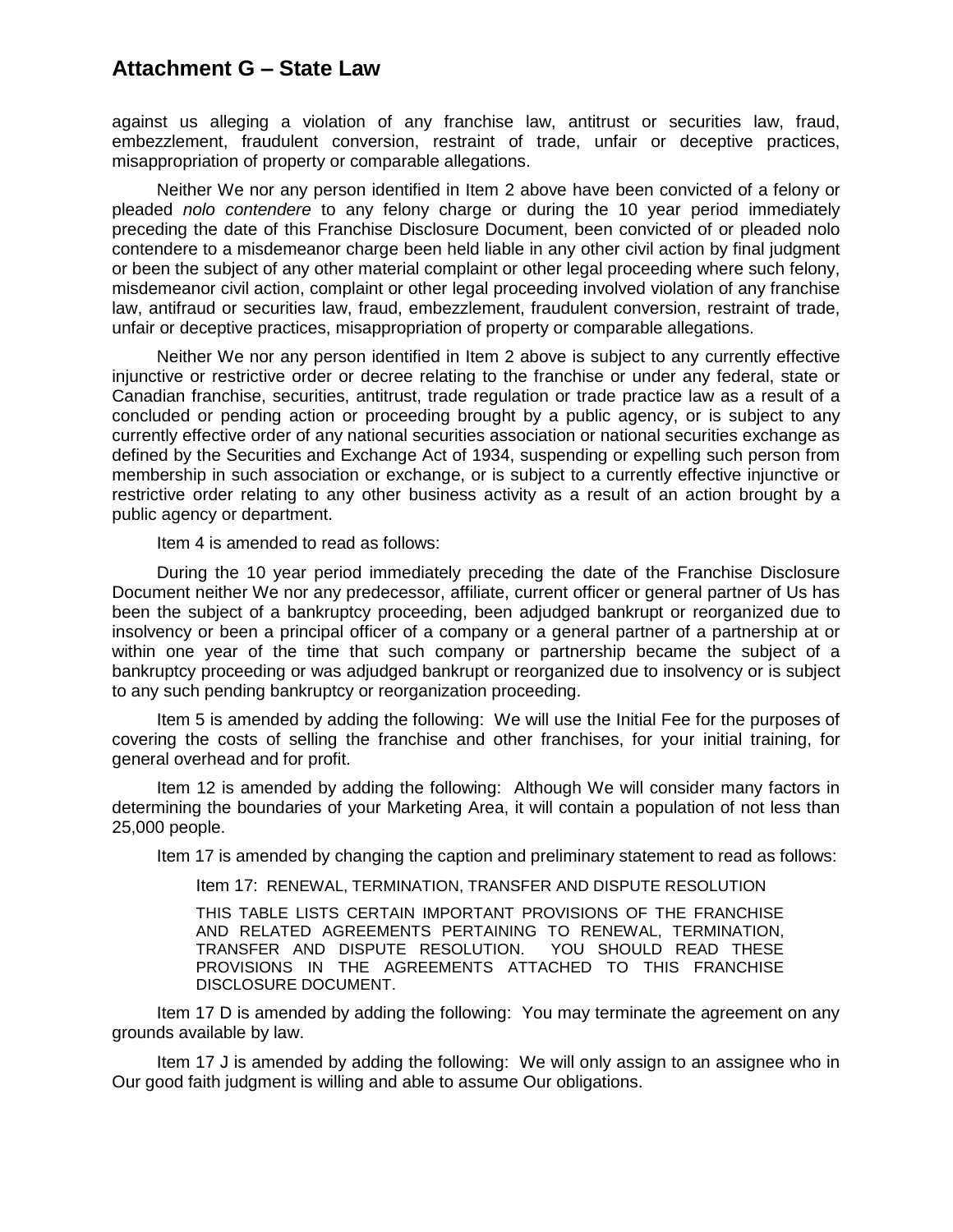#### **North Dakota Addendum**

#### **(Applies only to North Dakota franchisees)**

Under North Dakota law, no modification or change We make to the Manual or method of operation may materially affect your status, rights or obligations under the Franchise Agreement.

Covenants not to compete are considered unenforceable in the State of North Dakota.

Under North Dakota law, a requirement that you consent to liquidated damages or termination penalties in the event of termination of the franchise agreement is considered unenforceable.

The North Dakota Franchise Investment Law (Section 51-19-09) requires that the laws of North Dakota, which laws will prevail, will govern the Franchise Agreement. Further, North Dakota law requires that all issues or disagreements relating to the Franchise Agreement will be arbitrated, tried, heard and decided within the jurisdiction of courts in the state of North Dakota.

Under the North Dakota Franchise Investment Law (Section 51-19-09), a North Dakota franchisee may not be required to execute a general release upon renewal of the Franchise Agreement.

#### **Rhode Island Addendum**

#### **(Applies only to Rhode Island franchisees)**

Item 17 is amended by adding the following: Section 19-28.1-14 of the Rhode Island Franchise Investment Act provides that a provision in a franchise agreement restricting jurisdiction or venue to a forum outside this state or requiring the application of the laws of another state is void with respect to a claim otherwise enforceable under this Act.

If your Licensed Business will be in Rhode Island, You will not pay your Initial Fee to Us until your business is open and we have completed all of Our material pre-opening obligations to you. Item 5 of the Franchise Disclosure Document and Article 2 of the Franchise Agreement are amended accordingly. Please review Item 11 for our pre-opening obligations. You must have your bank verify that you have sufficient funds available at the time We sign the Agreement. The only condition on your obligation to pay the Initial Fee is that We must complete all of Our material pre-opening obligations to you.

#### **South Dakota Addendum**

#### **(Applies only to South Dakota franchisees)**

Covenants not to compete upon termination or expiration of a franchise agreement are generally unenforceable in South Dakota, except in certain instances as provided by law.

In the event that either party shall make demand for arbitration, such arbitration shall be conducted in a mutually agreed upon site in accordance with Section 11 of the Commercial Arbitration Rules of the American Arbitration Association.

The law regarding franchise registration, employment, covenants not to compete, and other matters of local concern will be governed by the laws of the State of South Dakota; but as to contractual and all other matters, this agreement and all provisions of this instrument will be